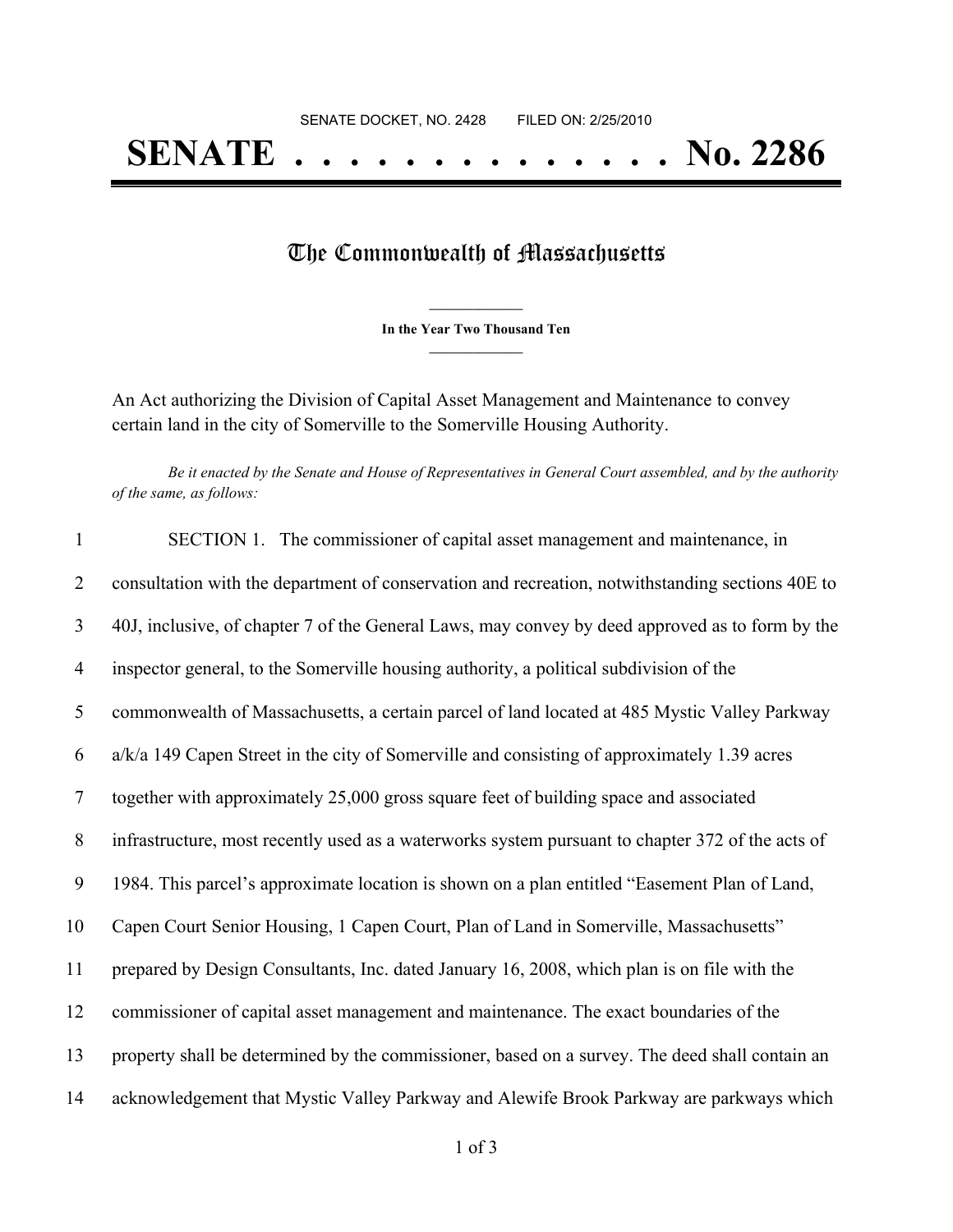have been designated and restricted to "pleasure vehicles only" by the department of conservation and recreation and that the use of Mystic Valley Parkway and Alewife Brook Parkway is subject to the generally applicable regulations for such parkways of the department of conservation and recreation, as such regulations may be amended from time to time.

 The conveyance of the parcel described in this section shall reserve non-exclusive permanent volumetric easements for the benefit of the commonwealth and the Massachusetts water resources authority for a 30 inch water main and a 60 inch water main currently existing on the parcel, such easements to be shown on plans to be approved by the commissioner. The easements may be used to access, maintain, repair and reconstruct the existing water lines and any related equipment currently held by the Massachusetts water resources authority existing within the reserved permanent volumetric easements. The easements shall be 35 feet in width, measuring a distance of at least 15 feet on either side of the existing pipeline and shall extend the full length of the pipeline on the parcel. The easements shall be non-exclusive; provided however that, unless the written consent of the Massachusetts water resources authority shall have been obtained, no buildings or structures shall be erected or maintained in or upon any part of the easements nor shall any trees or shrubs be planted. Subject to the prior review and approval of the Massachusetts water resources authority, the easement and pipeline may be relocated at the sole expense of the fee owner.

 SECTION 2. The purchaser of the parcel conveyed pursuant to section 1 shall pay consideration of 1 dollar. Additional consideration for the conveyance of the parcel shall be the undertaking to complete and operate affordable senior housing on the parcel under certain use restrictions and regulatory agreements to be entered into in connection with the affordable housing subsidies granted with respect to the parcel.

of 3